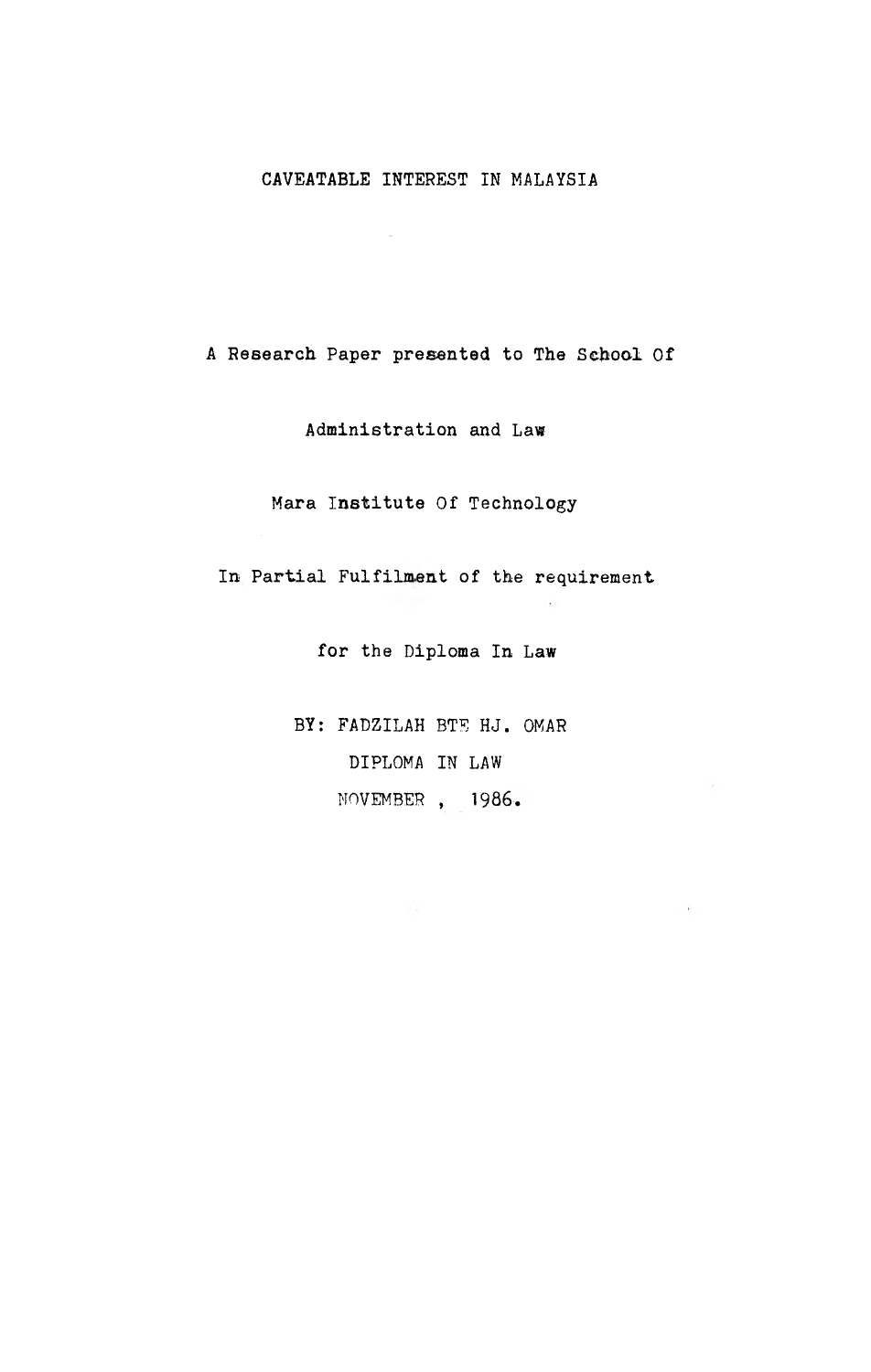## PREFACE

The provision for lodging caveat is for the purpose of enabling parties to protect interests which, owing to a defect in the instrument or want of form or otherwise, they cannot protect by the ordinary process of registration.

Caveat may be entered by the Registrar and by application of third parties. However, this project paper will stress more on caveat entered by application of third parties.

Until now, there are still people who could not care less of orthers rights and interests. In order to achieve their intention, they will do anything notwithstanding by cheating or whatsoever.

As far as transactions are concerned, the sale and purchase agreement (of land) is the most Important because it involves the price which never decrease.

The party whose interest in the land has been  $\langle$ affected can lodge a caveat to protect his interest. Nevertheless, the entry of the caveat is not so simple as we thought. The person who wishes to lodge the caveat cannot merely claiming that he has interest in the land. He must show that he has an

- i -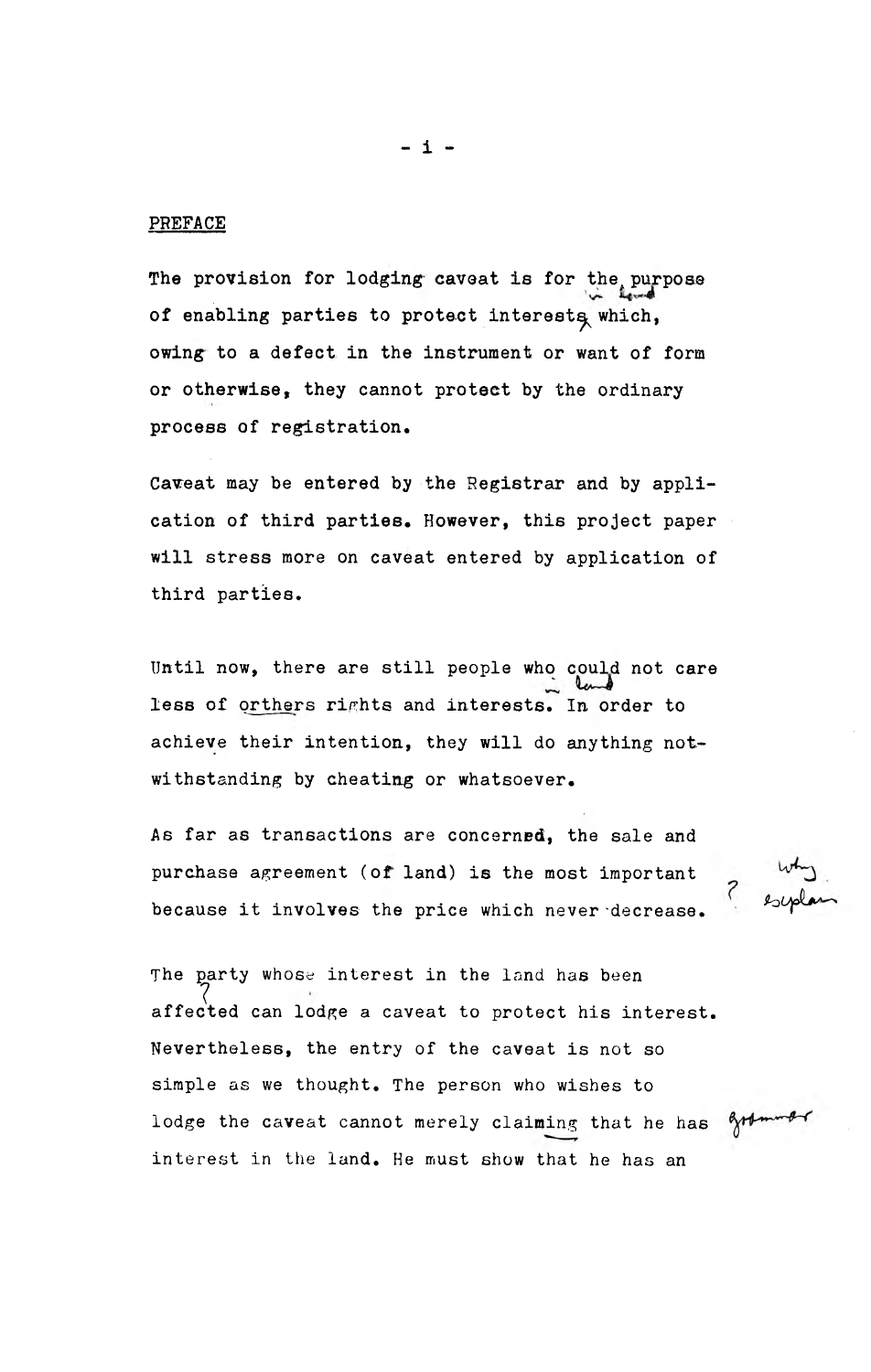actual claim in the land; for example by the sale and purchase agreement. is  $\mathcal{H}_{\mathbf{w}_0}$  all

Thus, it is the aim and object of this research paper to try an attempt to show how does a caveatable interest arises .

In doing so, this paper will outline briefly on the various types of caveats and ways in which a caveatable interest can be created and it's restriction.

In preparing this paper, I have made extensive use of library materials of Perpustakaan Tun Abd. Razak, ITM, Shah Alam. I also conducted an interview with Encik Zahrul bin Mohd. Yusoff, an officer of the Pejabat Tanah Pontian, Pontian, Johor.

In actual writing of this project paper, I have received some valuable guidance and assistance from a number of people, without which this project paper would not have been possible.

My heartiest appreciation and gratitude to my adviser, Mrs. Vijaya Lakshimi for her guidance in the writing of this project paper.

- ii -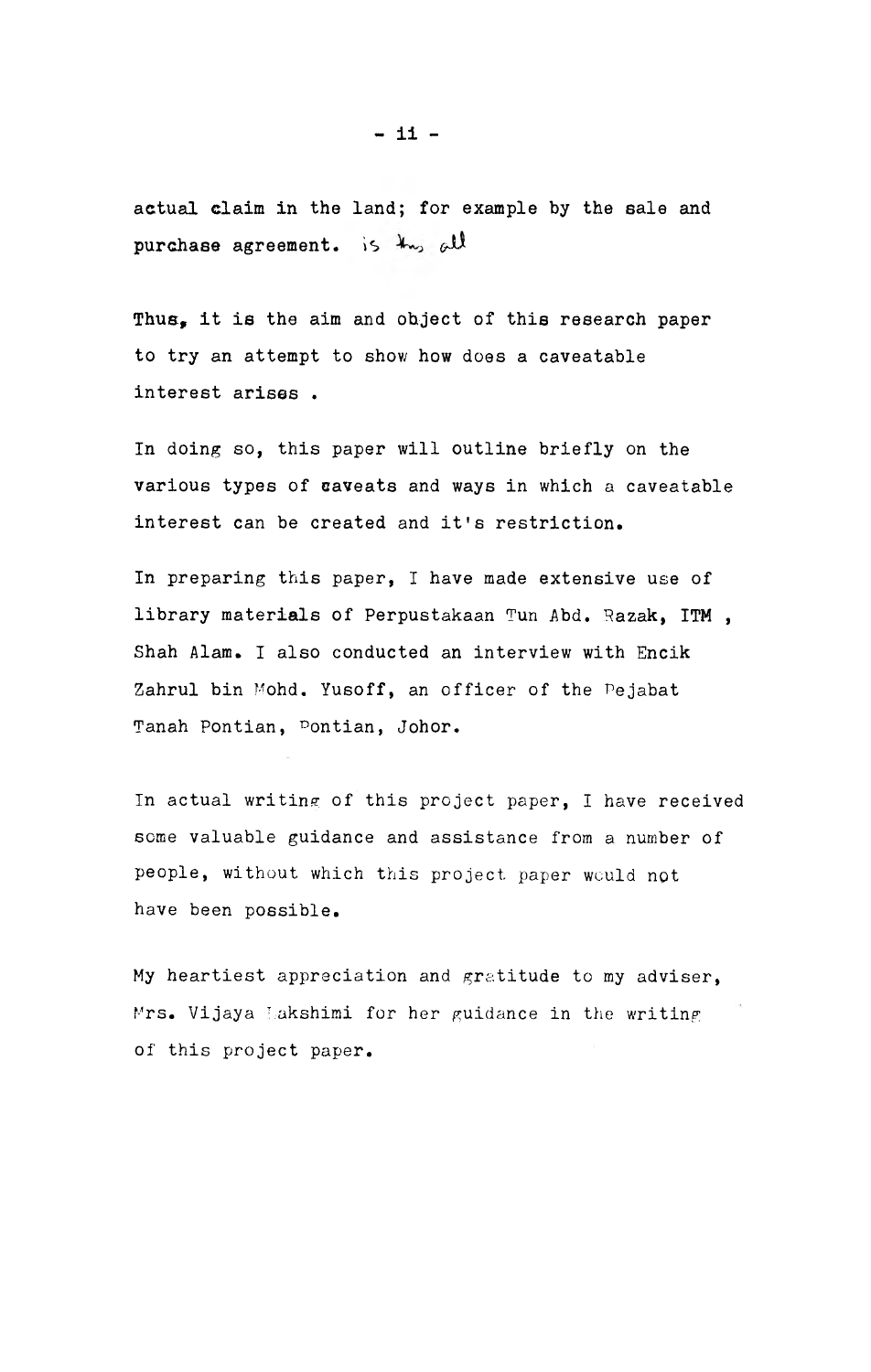## CHAPTER I

## 1. Introduction

The Malaysian National Land Code 1965, modelled with modifications on the well-known Torrens system named after it's originator in Australia. It is a comprehensive system based on registration and each transaction is effective upon registration. The primary object of the Torrens system is to provide for the registration of certain kinds of dealings in land and to give the resulting registered interests such statutory force as to protect their holders against adverse claim or interests which are not recorded on the register. The basic principle is the exclusiveness of the register in favour of registered interest, However, the Torrens system does not deny a place to interests which cannot be registered. The protection of nonregistrable interest on the register is given by short of registration. This is called as the caveat system. Caveat is lodged or entered on the register of non-registrable interests for their protection.

 $\mu$ <br>Only person claiming an interest in land is entitled to lodre a caveat. The provision of caveat is stipulated in.Chapter 9 of the National Land Code 1965-

 $\mathbf{1}$   $\blacksquare$